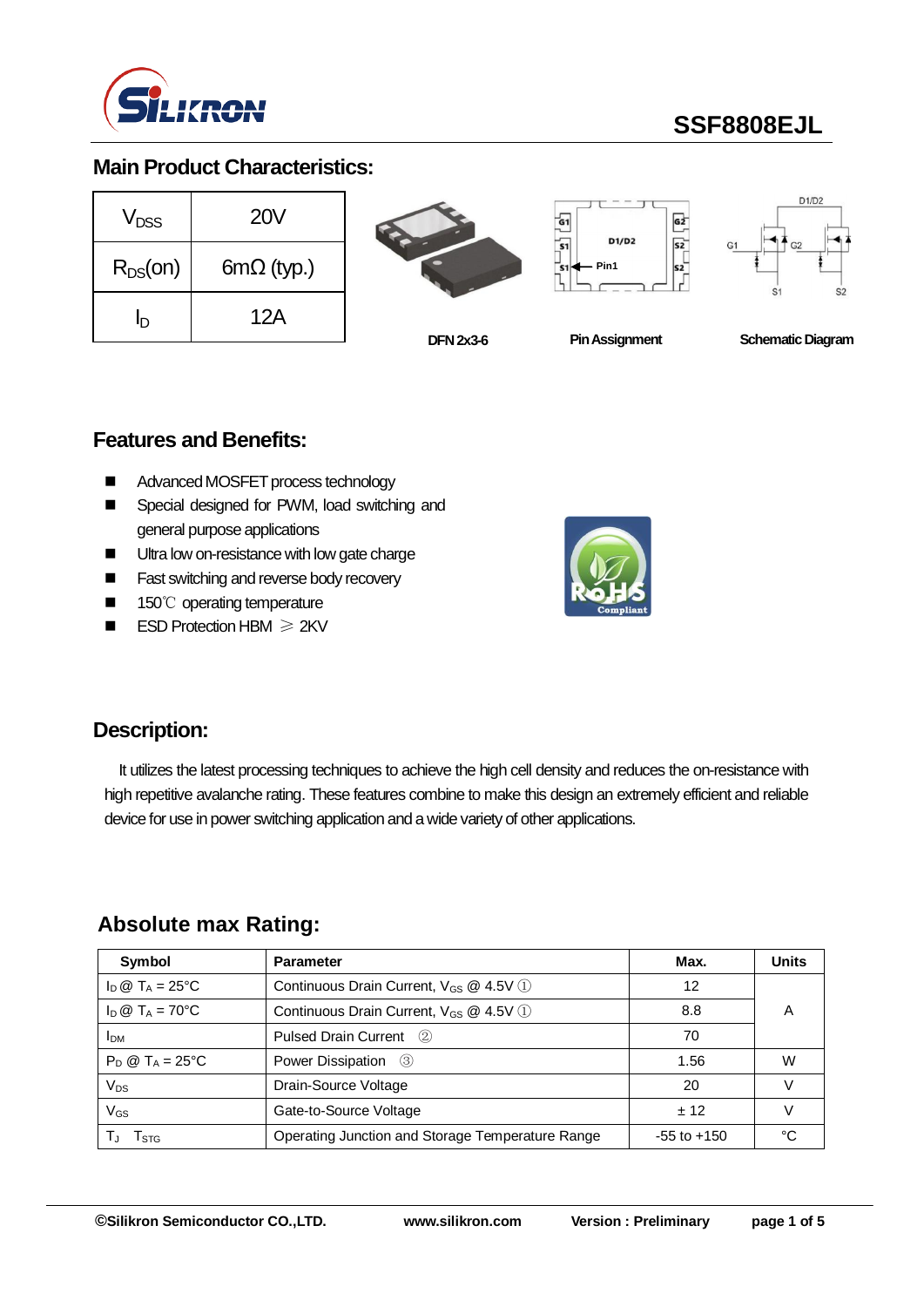

## **Thermal Resistance**

| <b>Symbol</b>  | <b>Characterizes</b>                 | Typ. | Max. | <b>Units</b>   |
|----------------|--------------------------------------|------|------|----------------|
| $R_{\theta$ JA | 10s<br>Junction-to-ambient (t)<br>∖⊕ |      | 80   | $^{\circ}$ CMV |

### **Electrical Characterizes** @T<sub>A</sub>=25℃ unless otherwise specified

| Symbol           | <b>Parameter</b>                     | Min.                     | Typ.           | Max.  | <b>Units</b> | <b>Conditions</b>                                                |
|------------------|--------------------------------------|--------------------------|----------------|-------|--------------|------------------------------------------------------------------|
| $V_{(BR)DSS}$    | Drain-to-Source breakdown voltage    | 20                       |                |       | $\vee$       | $V_{GS} = 0V$ , $I_D = 250 \mu A$                                |
|                  |                                      |                          | 6              | 7.2   |              | $V_{GS} = 4.5V, I_D = 5.5A$                                      |
|                  |                                      |                          | 6.2            | 7.5   |              | $V_{GS} = 4V I_D = 5.5A$                                         |
| $R_{DS(on)}$     | Static Drain-to-Source on-resistance | —                        | 6.5            | 8.2   | $m\Omega$    | $V_{GS}$ = 3.7V, $I_D$ = 5.5A                                    |
|                  |                                      |                          | $\overline{7}$ | 9     |              | $V_{GS}$ = 3.1V, $I_D$ = 5.5A                                    |
|                  |                                      |                          | 8.2            | 10.2  |              | $V_{GS}$ = 2.5V, $I_D$ = 5.5A                                    |
| $V_{GS(th)}$     | Gate threshold voltage               | 0.5                      |                | 1.5   | $\vee$       | $V_{DS} = V_{GS}$ , $I_D = 250 \mu A$                            |
| $I_{DSS}$        | Drain-to-Source leakage current      | $\overline{\phantom{0}}$ |                | 1     | μA           | $V_{DS} = 18V, V_{GS} = 0V$                                      |
|                  | Gate-to-Source forward leakage       | $\overline{\phantom{0}}$ |                | 10    |              | $V_{GS} = 12V$                                                   |
| <b>I</b> GSS     |                                      |                          |                | $-10$ | μA           | $V_{GS} = -12V$                                                  |
| $Q_{g}$          | Total gate charge                    |                          | 22             |       |              | $I_D = 10A$ ,                                                    |
| $Q_{gs}$         | Gate-to-Source charge                |                          | 3.2            |       | nC           | $V_{DS} = 16V$ ,                                                 |
| $Q_{gd}$         | Gate-to-Drain("Miller") charge       |                          | 8.2            |       |              | $V_{GS} = 4.5V$                                                  |
| $t_{d(on)}$      | Turn-on delay time                   |                          | 10             |       |              |                                                                  |
| $t_{r}$          | Rise time                            |                          | 40             |       | ns           | $V_{GS} = 4.5V$ , $V_{DS} = 16V$ ,<br>$R_{\text{GEN}} = 6\Omega$ |
| $t_{d(off)}$     | Turn-Off delay time                  |                          | 65             |       |              | $I_D = 5.5A$                                                     |
| t <sub>f</sub>   | Fall time                            |                          | 30             |       |              |                                                                  |
| $C_{iss}$        | Input capacitance                    |                          | 1760           |       |              | $V_{GS} = 0V$                                                    |
| $C_{\rm oss}$    | Output capacitance                   |                          | 180            |       | pF           | $V_{DS} = 10V$                                                   |
| $C_{\text{rss}}$ | Reverse transfer capacitance         |                          | 150            |       |              | $f = 1$ MHz                                                      |

## **Source-Drain Ratings and Characteristics**

| Symbol                 | <b>Parameter</b>                 | Min. | Typ. | Max. | <b>Units</b> | <b>Conditions</b>              |
|------------------------|----------------------------------|------|------|------|--------------|--------------------------------|
|                        | <b>Continuous Source Current</b> |      |      | 11   |              | MOSFET symbol<br>D1/D2         |
| Is                     | (Body Diode)                     |      |      |      | A            | showing<br>the<br>$\mathbf{G}$ |
|                        | <b>Pulsed Source Current</b>     |      |      | 70   |              | integral reverse               |
| <b>I</b> <sub>SM</sub> | (Body Diode)                     |      |      |      | A            | p-n junction diode.            |
| $V_{\textrm{SD}}$      | Diode Forward Voltage            |      |      | 1.2  |              | $I_s = 11A, V_{GS} = 0V$       |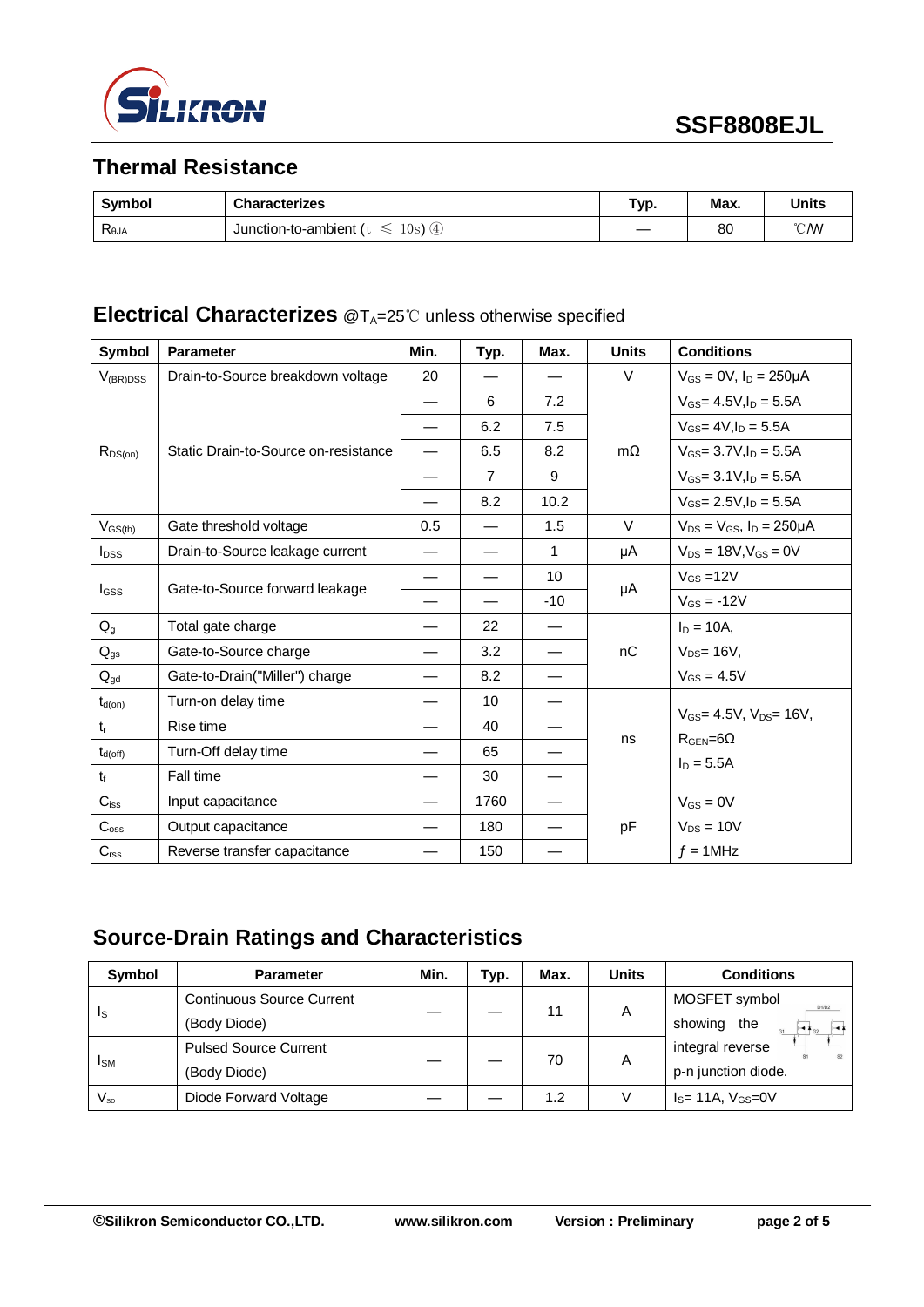

## **Test circuits and Waveforms**

**EAS Test Circuit:** Gate charge test circuit:





**Switching Time Test Circuit: Switching Waveforms:**





#### **Notes:**

- ①Calculated continuous current based on maximum allowable junction temperature.
- ②Repetitive rating; pulse width limited by max. junction temperature.
- ③The power dissipation PD is based on max. junction temperature, using Junction-to-ambient thermal resistance.
- $\circledA$ The value of R<sub>θJA</sub> is measured with the device mounted on 1 in 2 FR-4 board with 2oz. Copper, in a still air environment with TA =25°C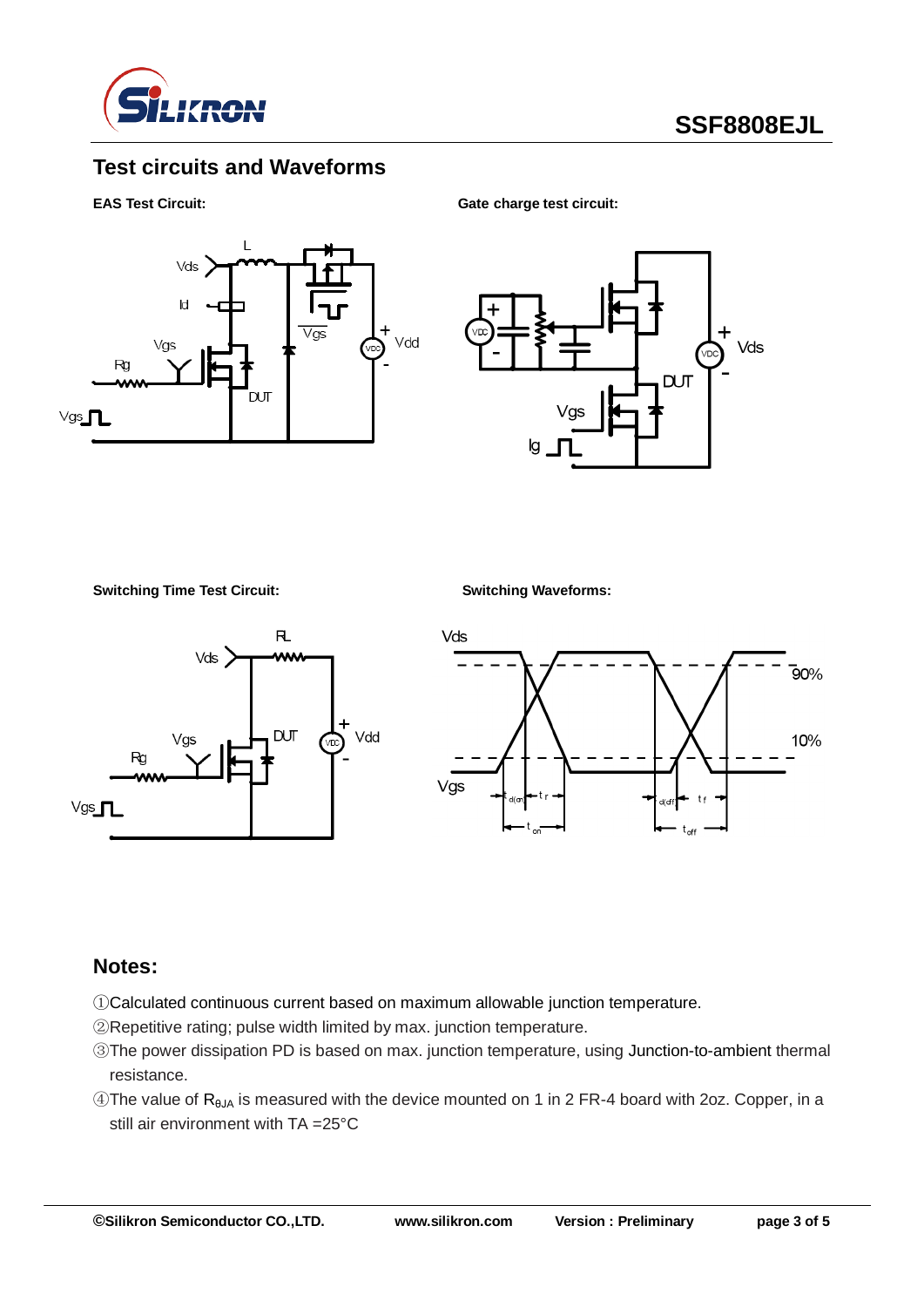

## **SSF8808EJL**

## **Mechanical Data**:





#### **COMMON DIMENSIONS** (UNITS OF MEASURE=MILLIMETER)

| <b>SYMBOL</b>  | <b>MIN</b> | <b>TYP</b> | <b>MAX</b> |  |  |
|----------------|------------|------------|------------|--|--|
| Α              | 0.70       | 0.75       | 0.80       |  |  |
| A <sub>1</sub> | 0.00       | 0.02       | 0.05       |  |  |
| A <sub>2</sub> | 0.203      |            |            |  |  |
| Þ              | 0.20       | 0.25       | 0.30       |  |  |
| D              | 1.95       | 2.00       | 2.05       |  |  |
| D <sub>1</sub> | 1.45       | 1.50       | 1.55       |  |  |
| Ε              | 2.95       | 3.00       | 3.05       |  |  |
| E1             | 1.65       | 1,70       | 1.75       |  |  |
| e              | 0.50BSC    |            |            |  |  |
| L              | 0.30       | 0.35       | 0.40       |  |  |
| κ              | 0.20MIN    |            |            |  |  |
| N              | 6          |            |            |  |  |
| aaa            | 0.08       |            |            |  |  |
| bbb            | 0.10       |            |            |  |  |

NOTES:<br>1.CONTROLLING DIMENSIONS ARE IN MILLIMETERS(ANGLES IN DEGREES).<br>2. COPLANARITY APPLIES TO THE EXPOSED PAD AS THE TERMINALS.



**TOP VIEW**